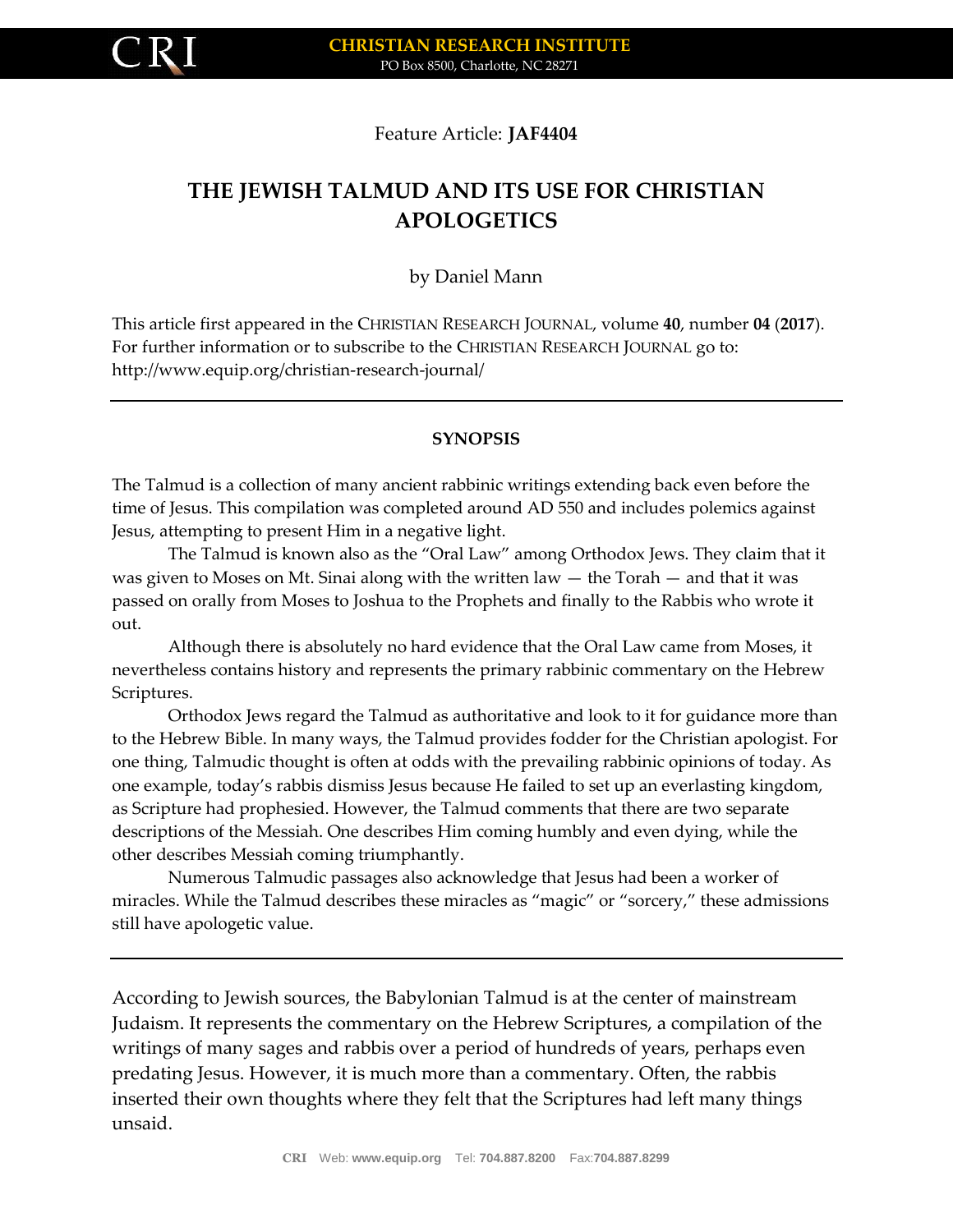It is a massive work. By one count, it contains 6,200 pages, and is comprised of two parts: "The Talmud consists of what are known as the Gemara [compiled around AD 550] and the Mishnah [compiled around AD 200]."<sup>1</sup> However, there are two Talmuds: the Palestinian and the more comprehensive Babylonian Talmud. When people mention "The Talmud," they are referring to the far more popular Babylonian Talmud.

The Babylonian Talmud, also called the "Oral Law," is claimed by many Orthodox Jews to have been given to Moses on Mt. Sinai. It has become even more authoritative in practice than the Hebrew Bible, which we know as the "Old Testament": "Judaism has an 'Oral Torah' which is a tradition explaining what these scriptures mean and how to interpret them and apply the laws. Orthodox Jews believe God taught this Oral Torah to Moses, and to others, down to the present day. This tradition was maintained only in oral form until about the 2nd century A.D., when the oral law was compiled and written down in a document called the Mishnah."<sup>2</sup>

The Talmud has even arrogated for itself a position superior to that of Scripture:

- "Those who devote themselves to reading the Bible exercise a certain virtue, but not very much; those who study the Mischnah exercise virtue for which they will receive a reward; those, however, who take upon themselves to study the Gemarah exercise the highest virtue." (Babha Metsia, fol. 33a)
- "The Sacred Scriptures is like water, the Mischnah wine, and the Gemarah aromatic wine." (Sopherim XV, 7, fol. 13b)
- "He who transgresses the words of the scribes sins more gravely than the transgressors of the words of the law." (Sanhedrin X, 3, f.88b)

### **JUSTIFYING THE CLAIM**

The rabbis cannot appeal to any historical evidence. Instead, they cite the Mishnah tractate, Pirke Avot 1, perhaps written 1500 years after Moses: "Moses passed it [the 'Oral Law'] on to Joshua. Joshua gave it to the Elders. The Elders gave it to the Prophets, and the Prophets gave it to the Men of the Great Assembly [including Ezra and Nehemiah]."

Orthodox Jews believe that the Hebrew Scriptures cannot be understood and applied without the commentary from the Talmud. Therefore, they reason, the Talmud itself must also have been given to Moses on Mt. Sinai. Why? Since the Torah is incomplete by itself, there must have been other instructions given: "The Oral Torah [Talmud] is needed in order to maintain the context of the Written Torah. It therefore contains much more information than the Written Torah. The Written Torah needs the Oral Torah to make certain that the correct meaning is conveyed and understood."<sup>3</sup>

However, there are many problems connected with this claim: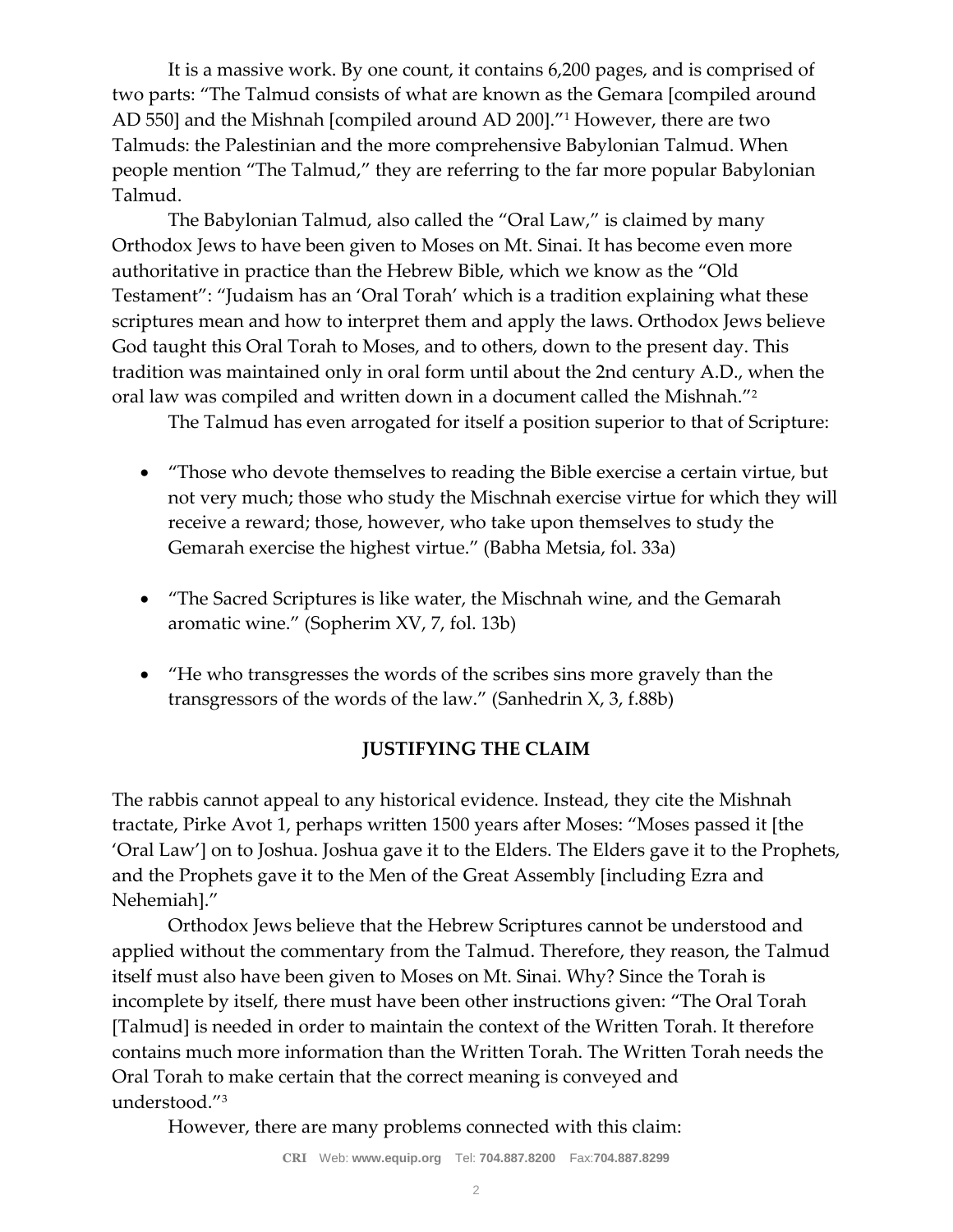- 1. The contents of the Talmud are clearly uninspired. Here's one example: "When a man talks too much to his wife, he causes evil to himself, disregards the words of Torah and in the end will inherit Gehenna." (Pirke Avot)
- 2. The Talmud often contradicts the Hebrew Scriptures. In fact, one Talmudic Rabbi often contradicts another.
- 3. Rather than declaring, "Thus says the Lord," the Talmud is comprised of rabbinic discussions, one rabbi disagreeing with another.
- 4. The Hebrew Scriptures give absolutely no support for the simultaneous existence of an Oral Law.

Scripture even contradicts such a claim. For instance: "Moses came and told the people *all* the words of the LORD and all the rules. And all the people answered with one voice and said, 'All the words that the LORD has spoken we will do.' And *Moses wrote down all the words* of the LORD" (Exod. 24:3–-4, emphasis added; all Bible quotations come from the ESV).

All of the words of the Lord had been written down by Moses. These were the very words that Israel had sworn to keep, and no others! This leaves no room for the existence of an authoritative Oral Law.

Furthermore, God had covenanted with Israel to follow a *written* Law, not an Oral Law: "'If you are not careful to do all the words of this law that are written in this book, that you may fear this glorious and awesome name, the LORD your God, then the LORD will bring on you and your offspring extraordinary afflictions'" (Deut. 28:58–59).

Moreover, we fail to encounter the existence of a second law  $-$  an Oral Law  $$ anywhere in Scripture: "And afterward he read all the words of the law, the blessing and the curse, according to all that is written in the Book of the Law. There was not a word of all that Moses commanded that Joshua did not read before all the assembly of Israel, and the women, and the little ones, and the sojourners who lived among them" (Josh. 8:34–35). If Moses had passed on the Oral Law to Joshua, as the Talmud claims, then it should have been recited. However, Joshua read *everything* that Moses commanded him. This leaves no room for the existence of any unwritten law.

Later, Joshua charged the Israelites: "Be very strong; be careful to obey all that is written in the Book of the Law of Moses, without turning aside to the right or to the left" (Josh. 23:6). Had Joshua been in possession of an Oral Law, why would he not have commanded Israel to obey it along with the written law? Certainly, the rabbis would not claim that Joshua had failed in his duty.

Throughout the entirety of the Hebrew Scriptures, there is not the slightest hint of the presence of an Oral Law. Not once did a Prophet of Israel indict the people for having neglected the Oral Law! This kind of condemnation is nowhere to be found.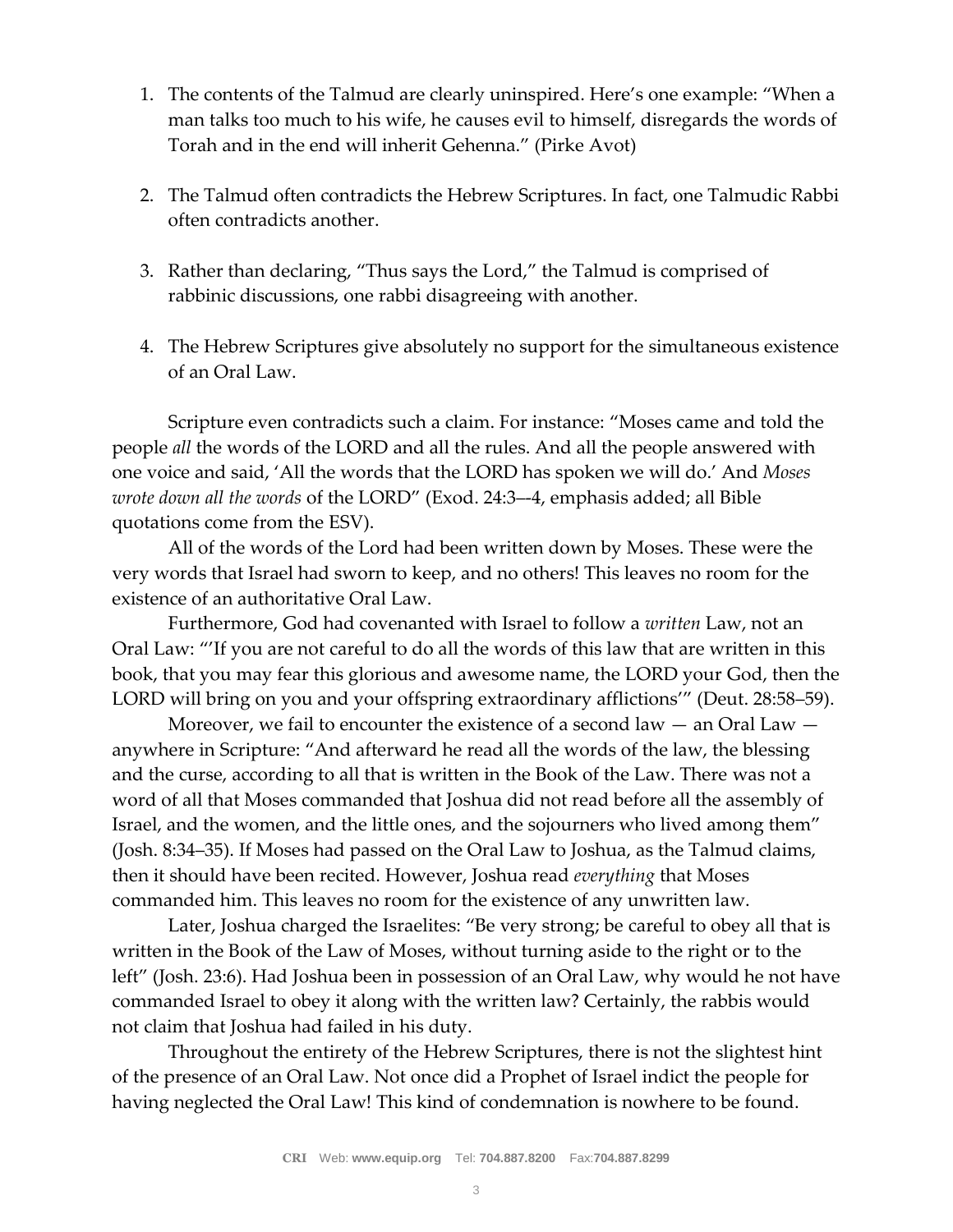Besides this, the Torah was often read at Covenant renewals and revivals (Exod. 24:7; 2 Kings 23:1–3; Neh. 8:1–18). However, there is absolutely *no* indication that the Oral Law was ever recited. It seems to have been entirely absent.

All of this contradicts the claim of the rabbis that the Talmud was given to Moses on Mt. Sinai and is therefore authoritative. As a matter of fact, the Jewish exaltation of the Talmud to the level of Scripture represents the serious offense of adding to the Law (Deuteronomy 4:2; 12:32)!

### **THE TALMUD AND CHRISTIANITY**

Does this suggest that the Talmud is worthless in terms of supporting Christian truth claims? Not at all! Even though the Talmud is not God-given and is even blasphemous in many regards, it is still a valuable historical document.

Why is this important? For one thing, the Talmud sometimes contradicts presentday rabbinic assertions! For example, the New Testament (John 19:37; Rev. 1:7) regards Zechariah 12:10 as Messianic: "And I will pour out on the house of David and the inhabitants of Jerusalem a spirit of grace and pleas for mercy, so that, when they look on me, on him [Messiah] whom they [Israel] have pierced, they shall mourn for him, as one mourns for an only child, and weep bitterly over him, as one weeps over a firstborn." Against the Christian Messianic interpretation, Rabbi Gerald Sigal has written that the one pierced is actually the nation of Israel: "God cannot literally be pierced. The idea of piercing God expresses the fact that Israel stands in a very special relationship to God among all the nations of the earth. God identifies with His people to the degree that He takes part figuratively in the nation's destiny. To attack (pierce) Israel is to attack God."<sup>4</sup>

Yet the context of Zechariah 12:10 argues against Segal. As a result of this "piercing," Israel mourns for her sin (Zech. 13:1). This would not at all have been likely if Israel had been the victim of the piercing.

Besides, the Talmud doesn't affirm Segal's inter pretation. Instead, it acknowledges that Zechariah might be prophesying about the death of Messiah:

*And the land shall mourn, every family apart; the family of the house of David apart, and their wives apart [Zech. 12:12]… What is the cause of the mourning mentioned in the last cited verse? — R. Dosa and the Rabbis differ on the point. One explained, The cause is the slaying of Messiah the son of Joseph, and the other explained, The cause is the slaying of the Evil Inclination. It is well according to him who explains that the cause is the slaying of Messiah the son of Joseph, since that well agrees with the Scriptural verse, And they shall look upon me because they have thrust him through, and they shall mourn for him as one mourneth for his only son.* (Sukkah 52A5)

This same Talmudic commentary further contradicts the modern rabbis by acknowledging the possibility of two separate Messiahs — the first would come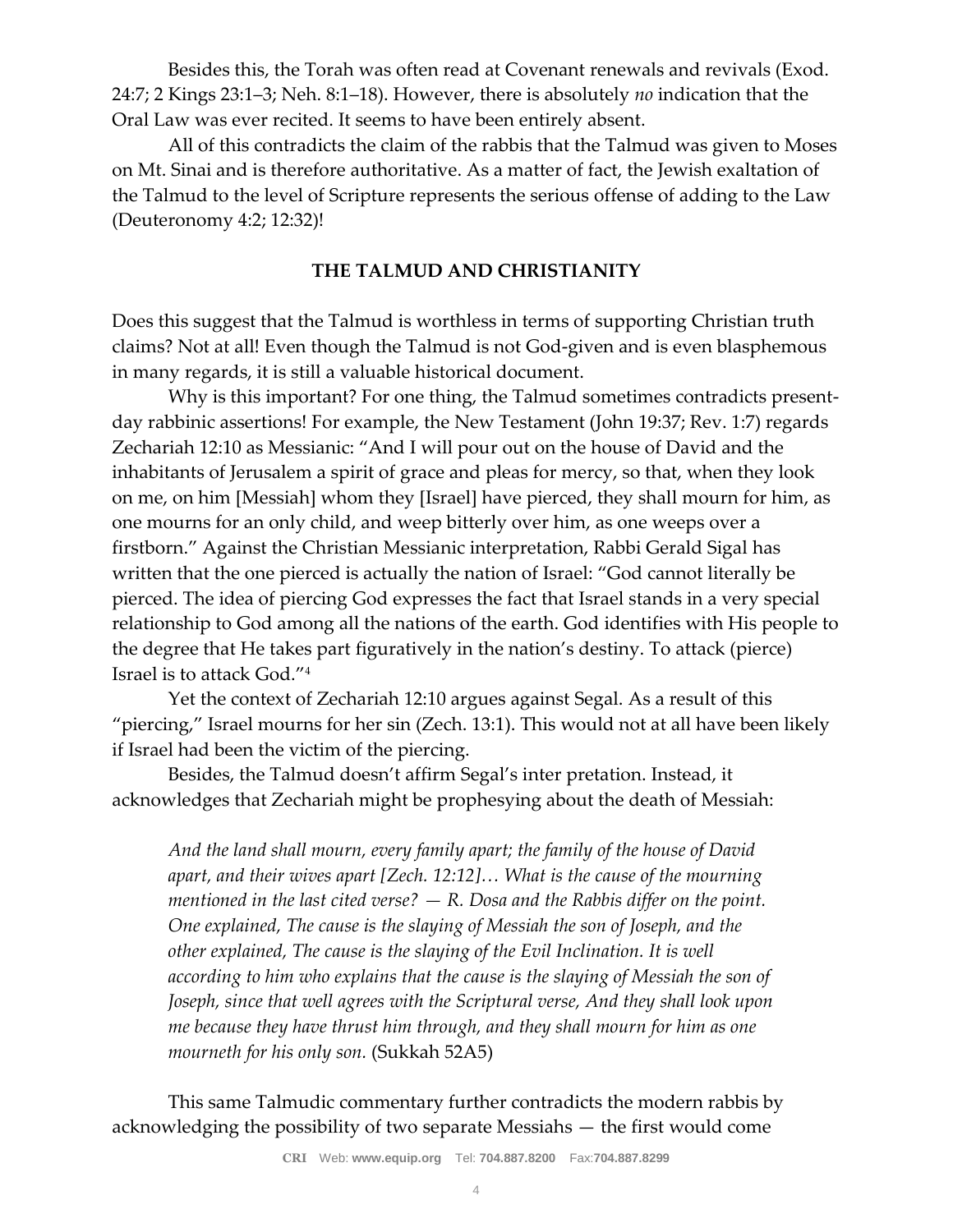humbly and die; the second would set up an everlasting kingdom.<sup>6</sup> This is important because the modern rabbis reject the Christian narrative of two Messianic comings, claiming instead that when the Messiah initially comes, there will be peace and an everlasting kingdom. But when Jesus came, there was neither.

We find that modern rabbis conveniently ignore much Talmudic thought. The late Hebraic scholar turned Christian, Rachmiel Frydland, pointed out that not only do some Talmud rabbis perceive two distinct portraits of the Messiah within Scripture, "a second explanation of the seemingly contradictory portrayals of Messiah as one both humiliated and exalted appears elsewhere in the Talmud": "[Rabbi] Alexandri said that [Rabbi] Joshua bar Levi combined the two paradoxical passages; the one that says, 'Behold, one like the Son of Man came with the clouds of heaven' (Dan. 7:13; showing Messiah's glory) and the other verse that says, 'poor and riding upon a donkey' (Zech. 9:9; showing Messiah's humility)" (Sanhedrin 98A).<sup>7</sup>

#### **GOSPEL AGREEMENT**

In other places, the Talmud dramatically endorses the gospel narrative, albeit indirectly. In a book devoted to explaining why the Jewish rejection of Jesus was entirely reasonable, Orthodox Jewish scholar David Klinghoffer admitted:

*The Talmud states that from forty years before the Temple's destruction and onward, there were supernatural omens of the disaster to come — that is, starting from the inception of the Christian religion following the death of Jesus. The eternal fire of the Temple altar would not stay lit. The monumental bronze Temple gates opened by themselves. Josephus confirms the Talmud's account of the inner Sanctuary's east gate and its mysterious openings. He adds other portents from these years: a bright light shining around the altar and the Sanctuary at three in the morning, a cow brought for sacrifice giving birth to a lamb, apparitions of chariots and armies flying through the sky above the whole land of Israel."*<sup>8</sup>

Renowned Jewish scholar Jacob Neusner cites these same omens from the Jerusalem Talmud: "Forty years before the destruction of the Temple, the western light went out, the crimson thread remained crimson, and the lot for the Lord always came up in the left hand. They would close the gates of the Temple by night and get up in the morning and find them wide open."<sup>9</sup>

Amazingly, after the Crucifixion (ca. AD 30) and for the next forty years until the destruction of the Temple in AD 70, Israel was saturated with a series of miraculous omens pointing ominously to its future destruction.

Why would Jewish sources trying to debunk Christianity make such incredible admissions that support the Christian narrative? Klinghoffer suggests the miraculous events were omens directed against the Jewish believers in Christ: "Was God not warning the people of the disastrous course some [the Jewish Christians] had set out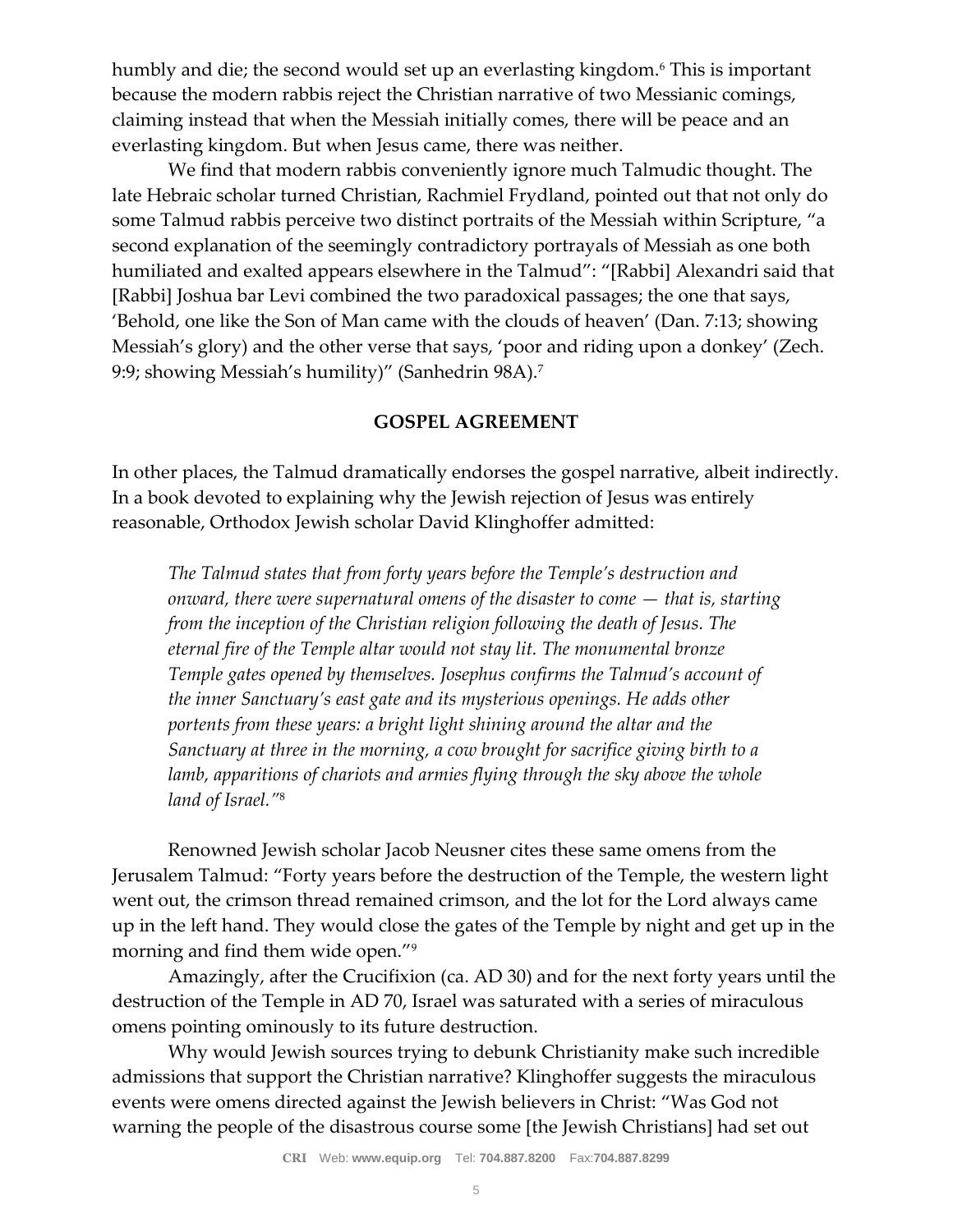upon?"<sup>10</sup> However, the Christians had fled to safety across the Jordan to Pella! Therefore, as Klinghoffer apparently sees it, the Christians should have been penalized for their heresy, but instead they left behind the Jews who didn't believe in Christ to pay the price!

What is even more unbelievable about Klinghoffer's explanation is the timing of the omens. They began at approximately the time of the Crucifixion (AD 30) and lasted for forty years until the destruction of the Temple. If Klinghoffer is correct that the omens were intended to demonstrate God's displeasure with *Jesus*, they should have ended at the Crucifixion, at which point God should have been appeased. Instead, since the omens *began* with the Crucifixion, it seems likely that they had served as a warning to repent for rejecting Jesus, not for following Him.

And when did the omens end? After the destruction of the Temple and the death of millions of unrepentant Jews. Why did the omens cease at this time? Presumably because the time for repentance had already passed! Now it was too late to save their nation from destruction.

Israel refused to repent of their rejection of Jesus and seek God's mercy, as Jesus had warned: "O Jerusalem, Jerusalem, the city that kills the prophets and stones those who are sent to it! How often would I have gathered your children together as a hen gathers her brood under her wings, and you were not willing! See, your house is left to you desolate" (Matt. 23:37–38).

#### **ANOTHER INTERESTING EXAMPLE FROM THE TALMUD**

Jewish anti-Christian apologist Rabbi Tovia Singer reluctantly admits:

*In Tractate Yoma 39b, the Talmud…discusses numerous remarkable phenomena that occurred in the Temple during the Yom Kippur service…. There was a strip of scarlet-dyed wool tied to the head of the scapegoat which would turn white in the presence of the large crowd gathered at the Temple on the Day of Atonement. The Jewish people perceived this miraculous transformation as a heavenly sign that their sins were forgiven. The Talmud relates, however, that 40 years before the destruction of the second Temple [approximately AD 30 at the time of the Crucifixion] the scarlet colored strip of wool did not turn white.*<sup>11</sup>

This is a damning admission. It seems that God put Israel on notice that He would no longer accept animal sacrifices now that the ultimate offering of Jesus had been accomplished.

How does Singer explain this cessation at the very time of the Cross? He claims that various miracles were gradually disappearing because Israel's "dedication to the golden rule slacked off." However, the timing of this cessation should make any Godfearing Jew wonder whether Israel's offense was rather that they had rejected their Messianic Hope.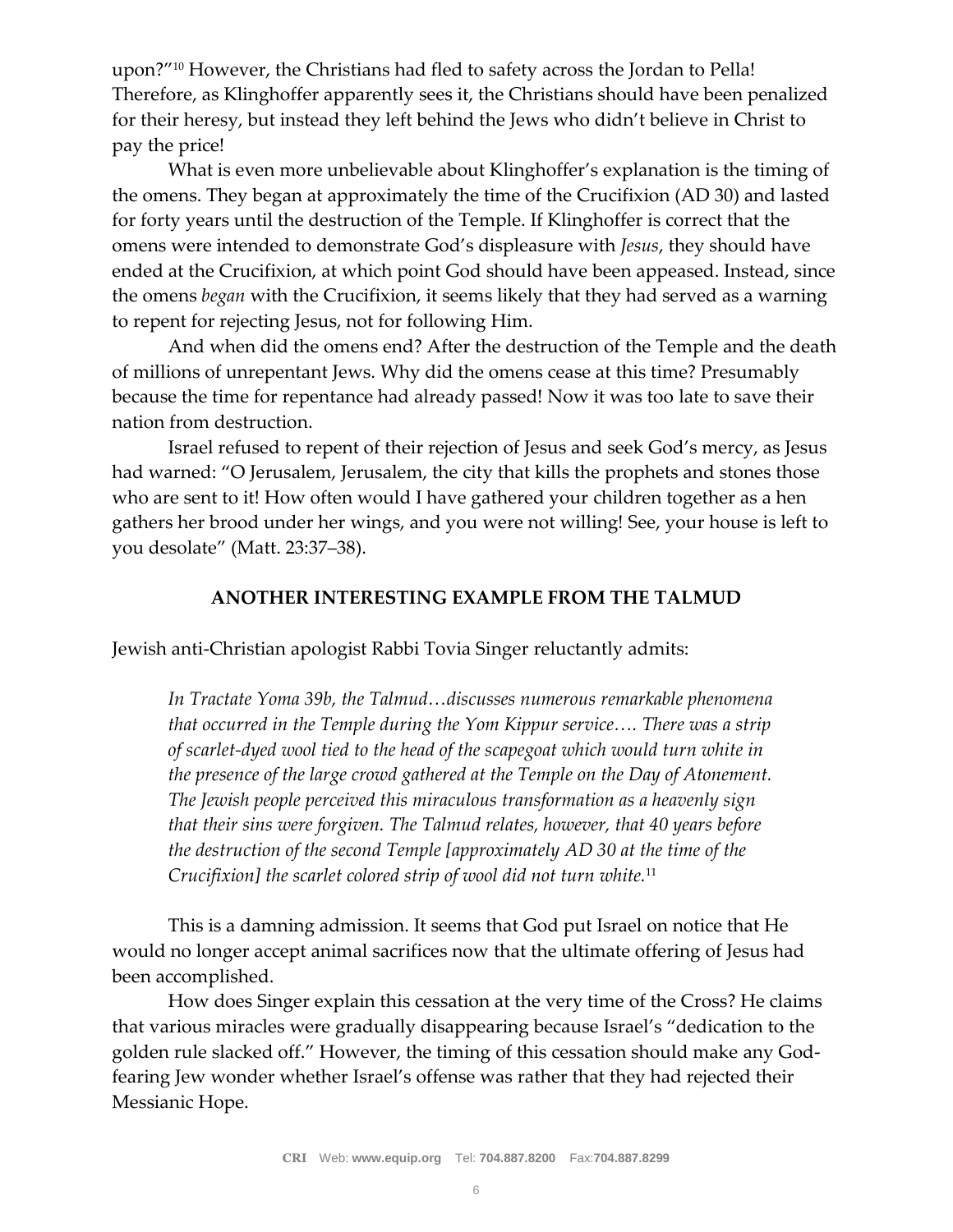Singer also insists that God had been angry with Jesus for deceiving Israel. If that were true, we would have expected Him to grant signs of His approval of the Crucifixion. Instead, there was this major sign of His disapproval — that He no longer honored the scapegoat to take away Israel's sins. God's timing could not have been worse for Singer's argument!

## **ACCORDING TO THE TALMUD, JESUS WAS A WORKER OF MIRACLES**

Miracles validated Jesus' claims, and His detractors would have to offer an alternative explanation or deny the miracles altogether. The safest thing for them to do was simply to deny that He had performed miracles. However, it is likely that Jesus' miracles were so thoroughly accepted that the Talmud had little alternative but to ascribe them to Satan's black magic. This is exactly what we find in many of the Talmudic writings:

- Shabbath 104B: "Jesus was a magician and a fool. Mary was an adulteress."
- Sanhedrin 107B of the Babylonian Talmud: "Jesus ["Yeshu" in the Talmud] stood up a brick to symbolize an idol and bowed down to it. Jesus performed magic and incited the people of Israel and led them astray."
- Sanhedrin 43A: "On Passover Eve they hanged Jesus ["Yeshu" in the Talmud] of Nazareth. He practiced sorcery, incited and led Israel astray.... Was Jesus of Nazareth deserving of a search for an argument in his favor? He was an enticer and the Torah says, 'You shall not spare, nor shall you conceal him!'"

However, do the Talmud's charges of "magic" or "sorcery" mean that it acknowledges that Jesus actually performed miracles, or is the argument merely that He used sleight-of-hand?

It would seem to be the former. In the New Testament, the Jewish leadership customarily accused Jesus of performing *supernatural* works, but by the hand of Satan (Matt. 9:34; 12:24; Mark 3:22; Luke 11:15). Jesus had, plainly to all, been performing miracles. Therefore, the Pharisees *never* alleged that Jesus' miracles were merely a matter of illusion. Israelites delivered from their infirmities and from Satanic possession would contradict such a claim. We have no Jewish rebuttals claiming that those seemingly healed really weren't.

Consistent with these original allegations and the Talmud's own testimony, *The Jewish Encyclopedia* (1901–1906) acknowledged:

*According to Celsus (in Origen, "Contra Celsum," i. 28) and to the Talmud (Shab. 104b), Jesus learned magic in Egypt and performed his miracles by means of it; the latter work, in addition, states that he cut the magic formulas into his skin. It does not mention, however, the nature of his magic performances (Tosef.,*